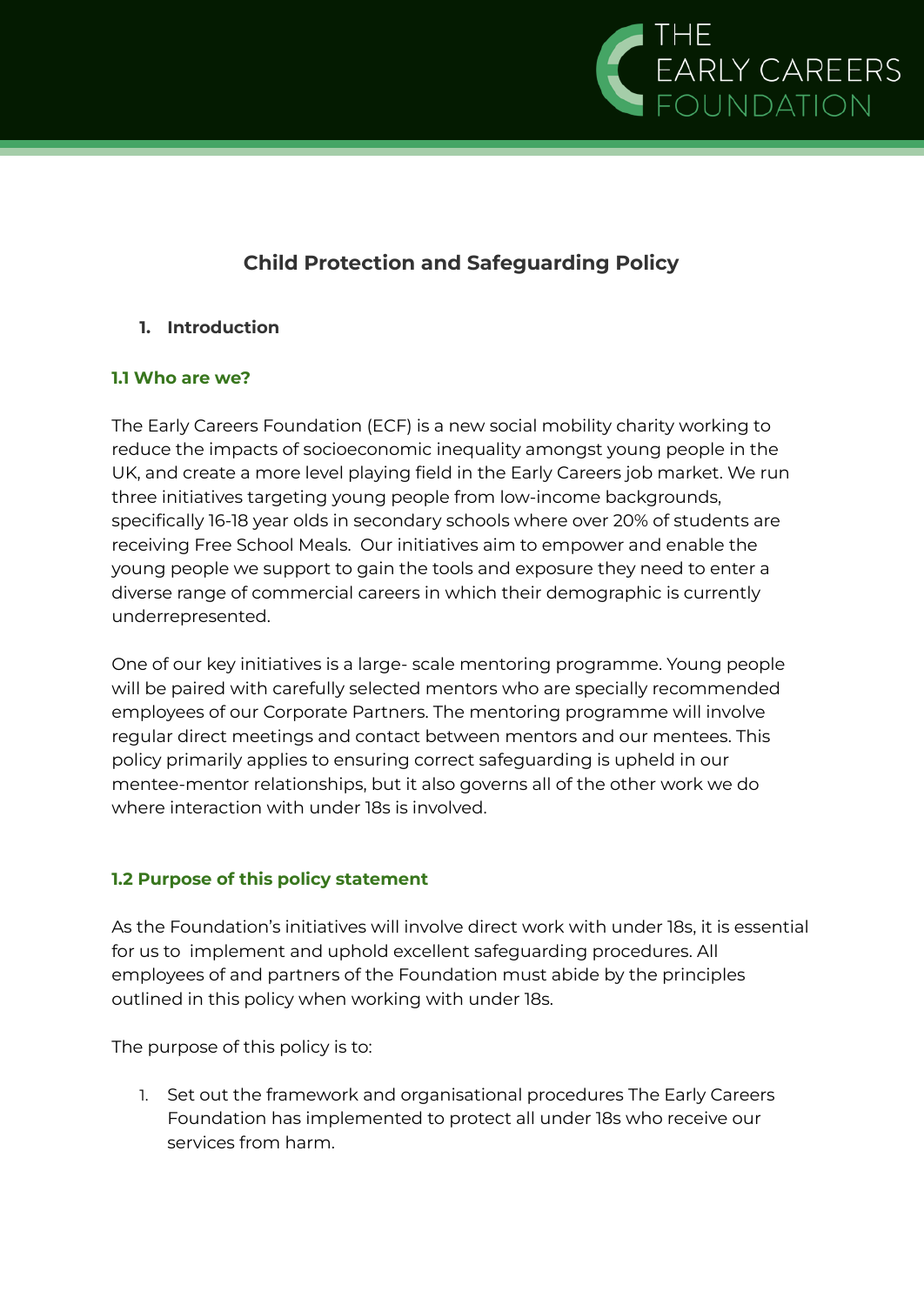

- 2. To provide the general public and all bodies involved in the work of The Early Careers Foundation, including those receiving services from us (young people; families; schools), with the overarching principles that guide our approach to child protection.
- 3. To clarify the procedure mentors must follow, should they encounter a safeguarding issue whilst working with their mentee.

## **1.3 Scope**

This policy sets out our principles that are mandatory when working with and contacting young people under the age of 18, whether directly or indirectly. These principles apply to anyone who works for, or on behalf of, The Early Careers Foundation, either in a paid or unpaid capacity - including directly employed staff, directors and board members, mentors, volunteers and agency workers.

## **2. Safeguarding Policy**

## **2.1 Statement of Intent**

ECF will seek to keep under 18s we work with safe by:

- Appointing a Designated Safeguarding Lead (DSL) for under 18's, who will take responsibility for The Early Careers Foundation's safeguarding arrangements;
- Using safe recruitment practices for individuals who work regularly with children, including policies as to when partner organisations should complete a criminal records check;
- Providing effective management of staff and mentors through supervision, support, training and quality assurance measures;
- Adopting child protection and safeguarding practices throughout the mentoring process, including on our online platforms;
- Delivering an appropriate level of safeguarding and child protection awareness training to all staff and mentors;
- Developing effective procedures to be followed when responding to child protection concerns;
- Recording and storing information professionally and securely;
- Sharing relevant information and concerns appropriately with individuals or agencies who need to know, including partner organisations and local safeguarding leads;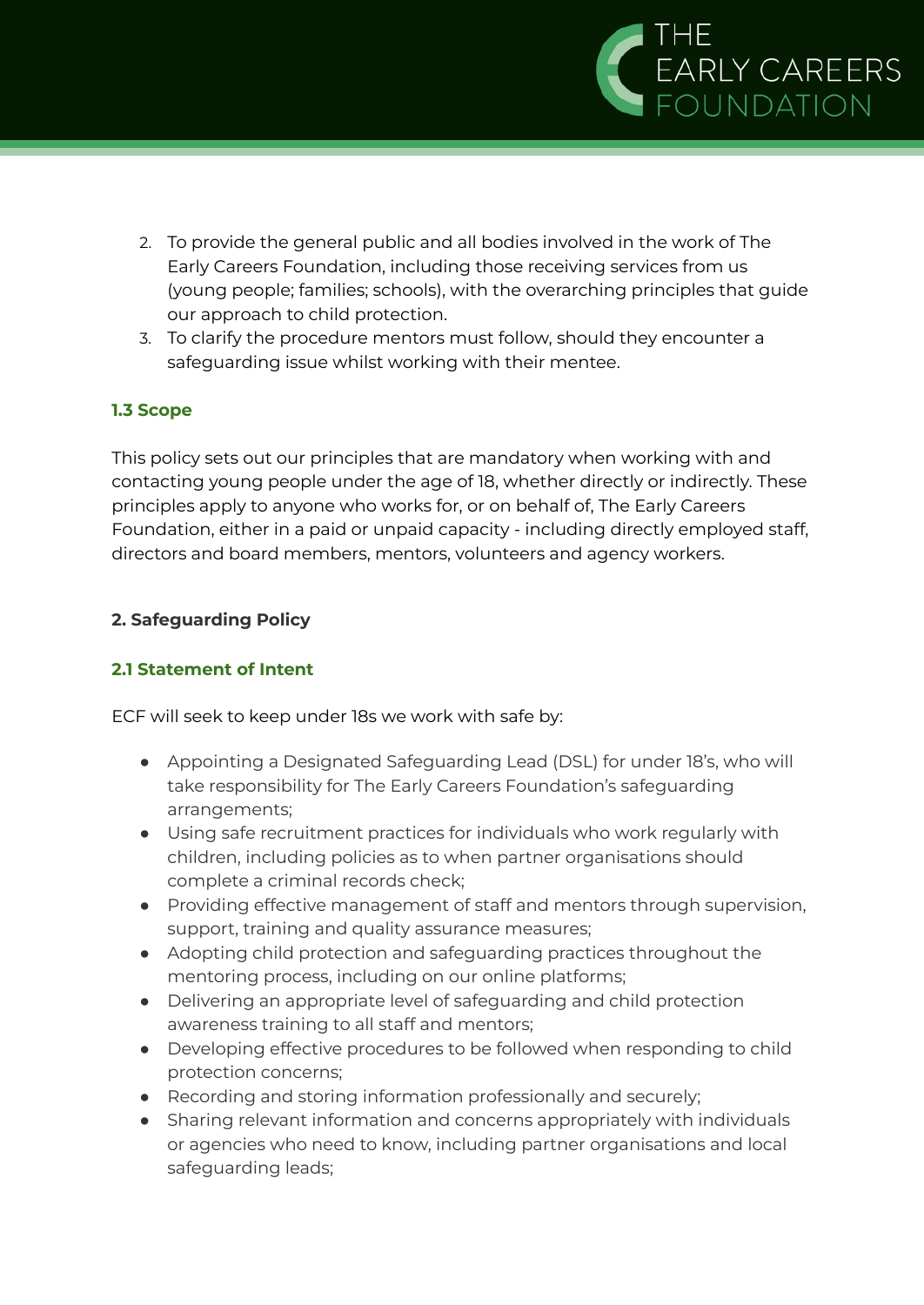

- Seeking and listening to the views of children and young people, taking account of their wishes and feelings when reaching decisions that affect them as individuals and in the development of mentoring services;
- Creating an anti-bullying environment by verifying that partner organisations have procedures in place to effectively deal with any bullying which does arise, including online;
- Applying Health and Safety measures as set out in the policies of partner organisations to ensure that all activities are delivered in a safe and supportive environment.

## **2.2 Legal Framework**

This policy has been drawn up on the basis of law and guidance that seeks to protect children, namely:

- Children Acts 1989 and 2004
- Children and Social Work Act 2017
- Data Protection Act 2018 General Data Protection Regulation (GDPR)
- Equality Act 2010
- United Nations Convention on the Rights of the Child 1991
- Human Rights Act 1998
- Safeguarding Vulnerable Groups Act 2006
- Working Together to Safeguard Children 2018

## **2.3 Contact Details**

Designated Safeguarding Lead (DSL) Name: Leah Jones Contact Number: +44 7765 104 967 Email: [leah@earlycareersfoundation.org](mailto:leah@earlycareersfoundation.org)

## **2.4 Review Process of the Policy**

The Early Careers Foundation is committed to reviewing our safeguarding policy and good practice annually. This policy was last reviewed on: **22/04/22**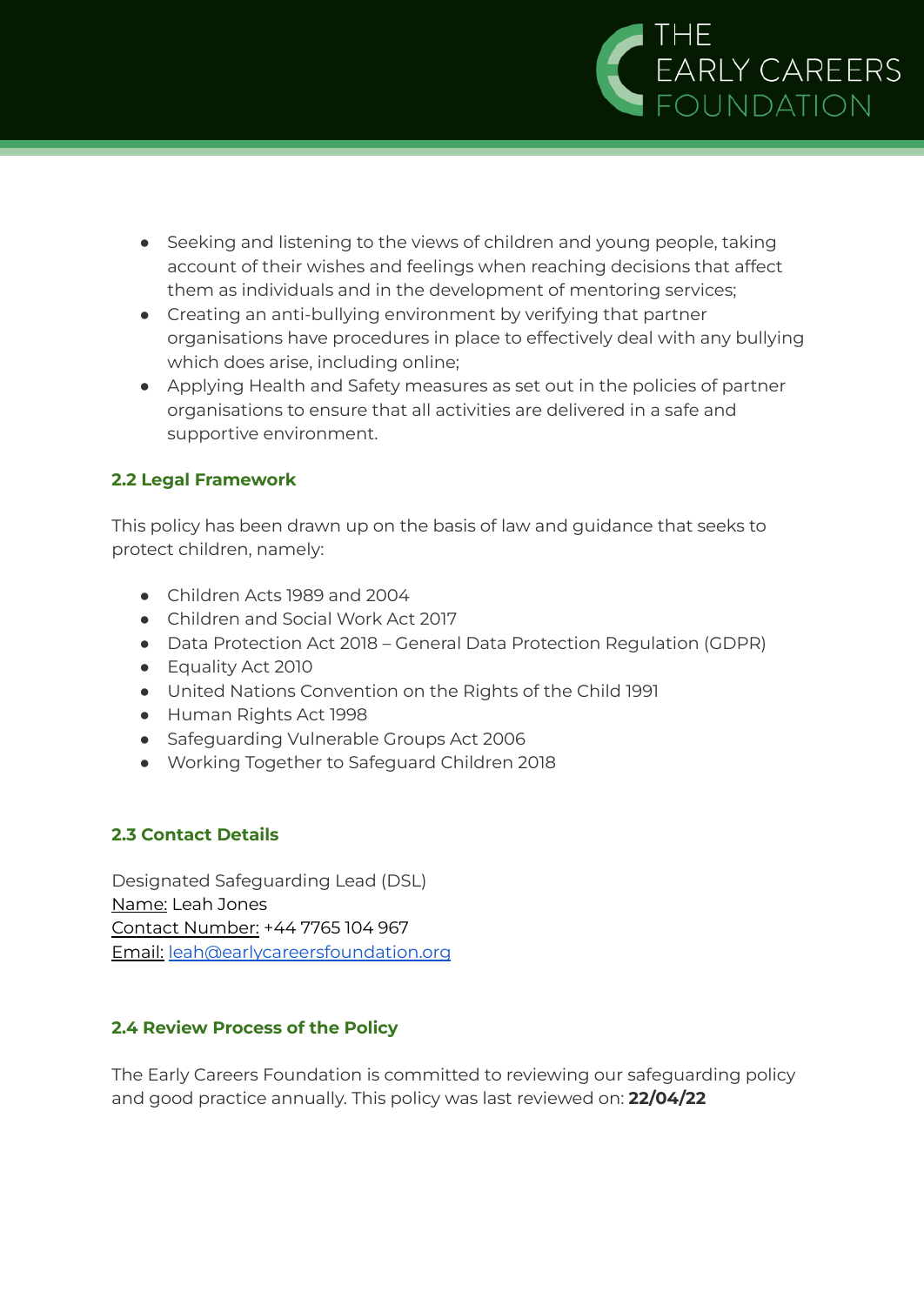

#### **3. Organisational Procedures**

#### **3.1 Safeguarding Policies and Processes**

The Early Careers Foundation is committed to ensuring that our safeguarding policies and procedures are reviewed and audited at regular intervals and are readily accessible to all key stakeholders, mentors and staff of ECF. In this process, ECF will work with safeguarding experts to ensure that our guidance is up to date, relevant and reflects best safeguarding practice.

#### **3.2 Designated Safeguarding Lead (DSL)**

Details of the person fulfilling the role of the Designated Safeguarding Lead can be found listed above in section 2.3 of the document. The Designated Safeguarding Lead will act as the designated point of contact for employees of The Foundation and mentors on the programme. Their duties will include:

- Provide advice and guidance in respect of safeguarding concerns to anyone in the organisation
- Refer cases of suspected abuse to the local authority children's social care as required
- Refer cases where a person is dismissed or left due to risk/harm to a child to the Disclosure and Barring Service as required
- Refer cases where a crime may have been committed to the Police as required.
- Provide a report to the Board every 6 months detailing any safeguarding concerns and the actions taken
- Where there is a concern about the Designated Safeguarding Lead, this should be reported to the CEO and Founder of The Early Careers Group - Daniel Ball.

#### **3.3 Safer Recruitment and Selection Processes**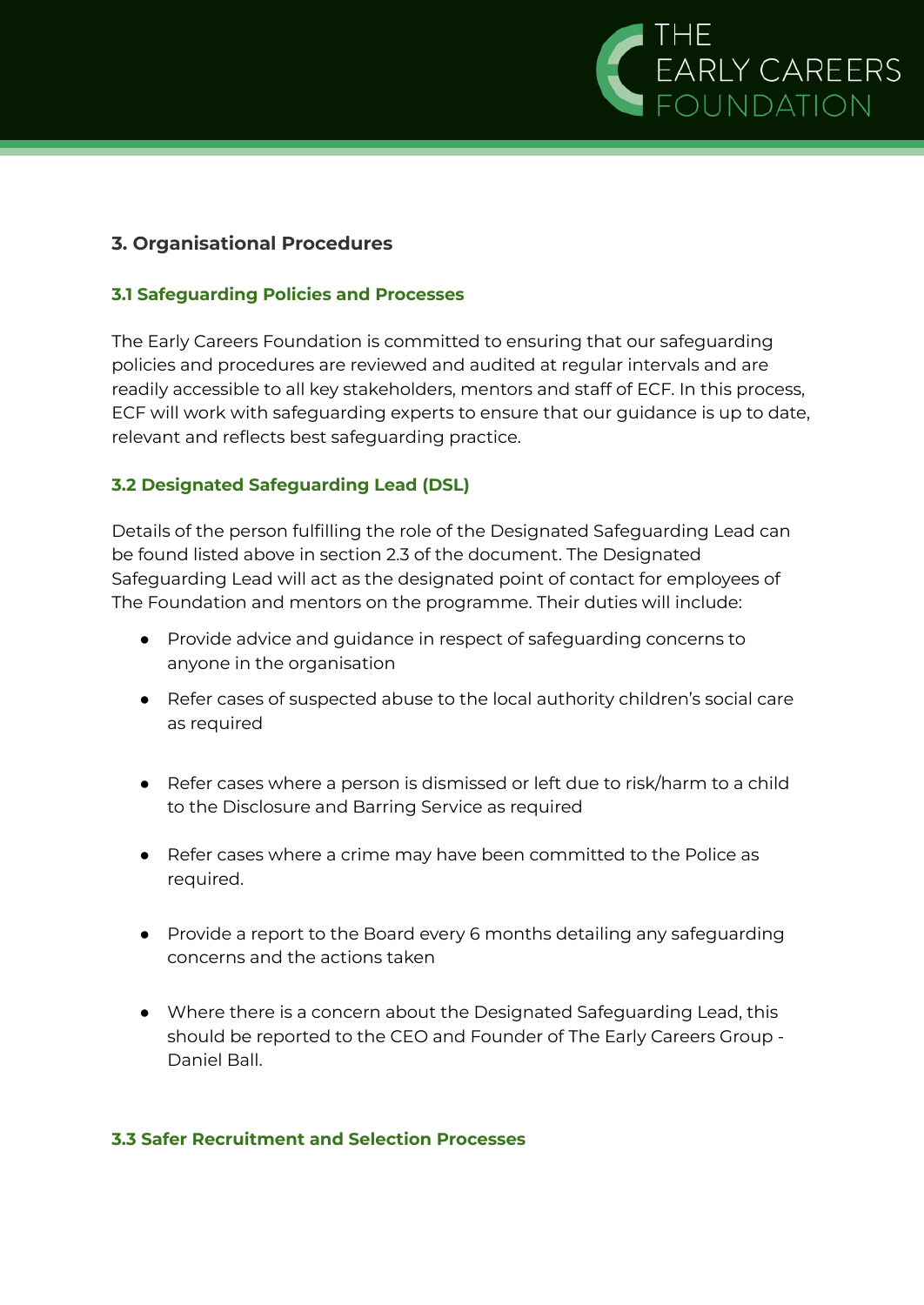

ECF sits within The Early Careers Group. All employees of The Early Careers Foundation, mentors recruited onto the programme, Advisory Group members and our Board of Directors go through a rigorous safer recruitment process. Each will undergo an enhanced DBS check and require two references before they are able to work on behalf of the Foundation.

In addition, all mentors on the programme are recruited through our corporate partnerships, rather than from the general public. This method provides an extra layer of security - as each mentor will be a specially recommended individual, put forward by senior colleagues in their organisation, who is believed to be particularly trustworthy and suitable for the programme.

#### **3.4 Management of Staff**

The Early Careers Foundation delivers mentor training via the online Learning Management System which hosts our Commercial Training Programme. The training is comprehensive and covers child safeguarding, best mentoring practice and a range of other guidance to ensure our mentors are effectively supported. All mentors will also have access advice and guidance from designated safeguarding experts should they have any specific safeguarding related queries.

## **3.5 Safeguarding Training**

All staff and mentors receive safeguarding and child protection training appropriate to their role. This is delivered through The Early Careers Foundation's virtual learning platform or during face to face induction training.

The Designated Safeguarding Lead is accredited by (DSL Course Provider). The DSL will be re-accredited every two years. In the interim, the DSL will remain up to date with best child safeguarding practice by reading up to date literature which is published, and liaising with safeguarding experts.

#### **3.6 Safeguarding Procedures -**

*Responding to Allegations, Observations or Admission of Abuse*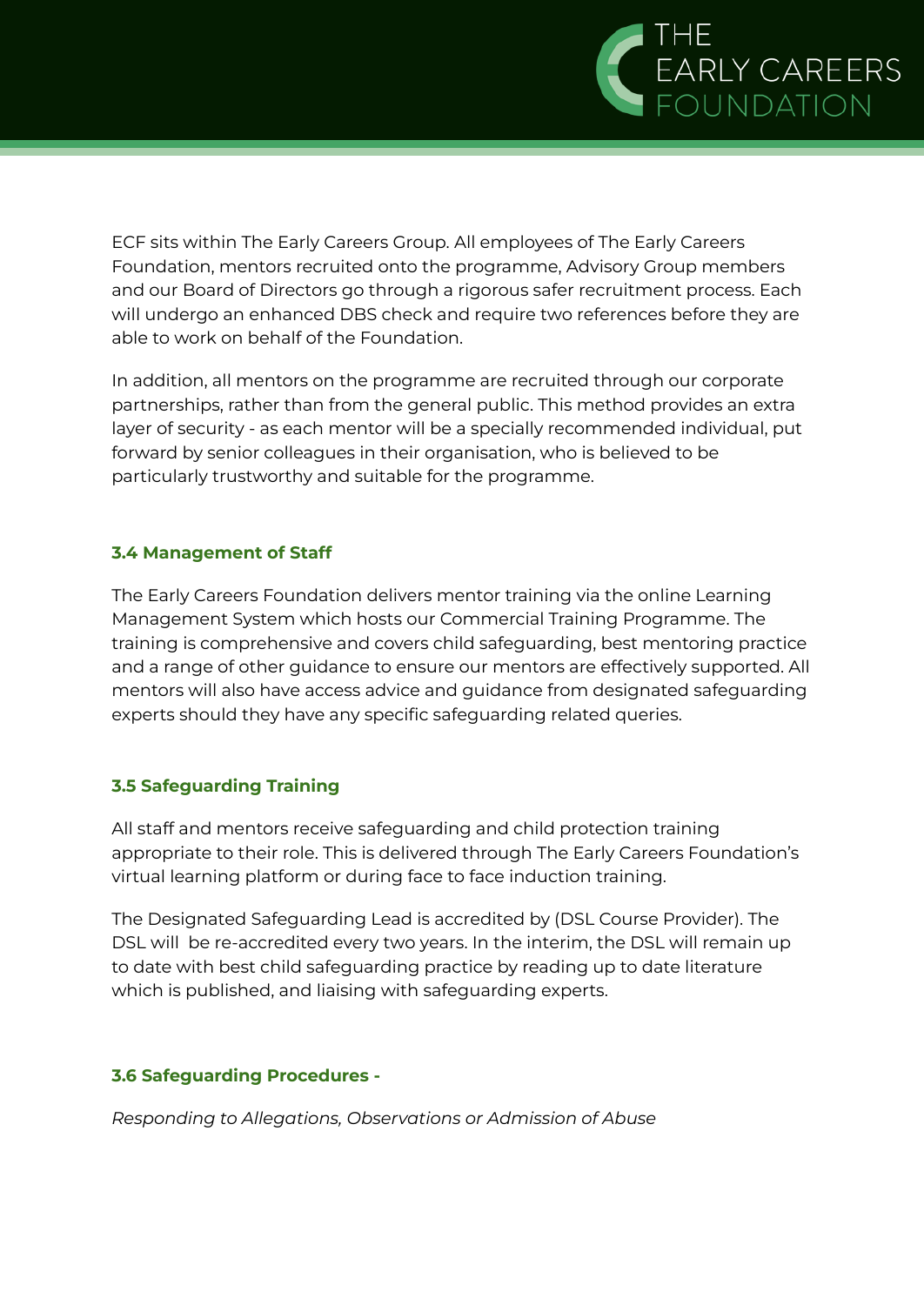

It is important to remember that, although staff and mentors are not expected to be experts in identifying child abuse, they do have a duty of care to respond appropriately to any issues which may arise. They should understand their role in keeping mentees safe and know who to contact within The Foundation to report or seek advice on safeguarding issues. This will usually be the Designated Safeguarding Lead. If mentors need general guidance around safeguarding related concerns, we will have a designated group of safeguarding advisors which they can contact via the messaging board of the Learning Management System our content is hosted on.

#### **3.7 Information Management**

The Early Careers Foundation will securely store some basic pieces of information about the young people on our programme to monitor their progress.

This information will consist of:

- Basic demographic information
- Commercial Training Programme progression metrics (i.e. levels completed, trophies and badges earned)
- Message history between mentors and mentees via the secure Virtual Learning Platform
- Mentor-Mentee meeting logs a written log which all mentors will keep, noting down key topics discussed during each mentoring meeting, what was discussed and agreed, and any concerns about anything
- Self-report questionnaire and survey responses our mentees are required to fill in optional surveys at regular intervals, to measure their progress on key outcomes such as confidence, academic attainment and knowledge
- Safeguarding concerns reported to and logged by the Designated Safeguarding Lead
- In the case of a young person who requires additional support for any reason, we will store relevant information shared by their school. This will only be shared with the child's mentor and the Foundation.

We will securely store all young people's data for 10 years. This will be available to young people if they want to request it at any time throughout the programme or upon completion. Young people's progress on the Commercial Training Programme will be available to schools upon request.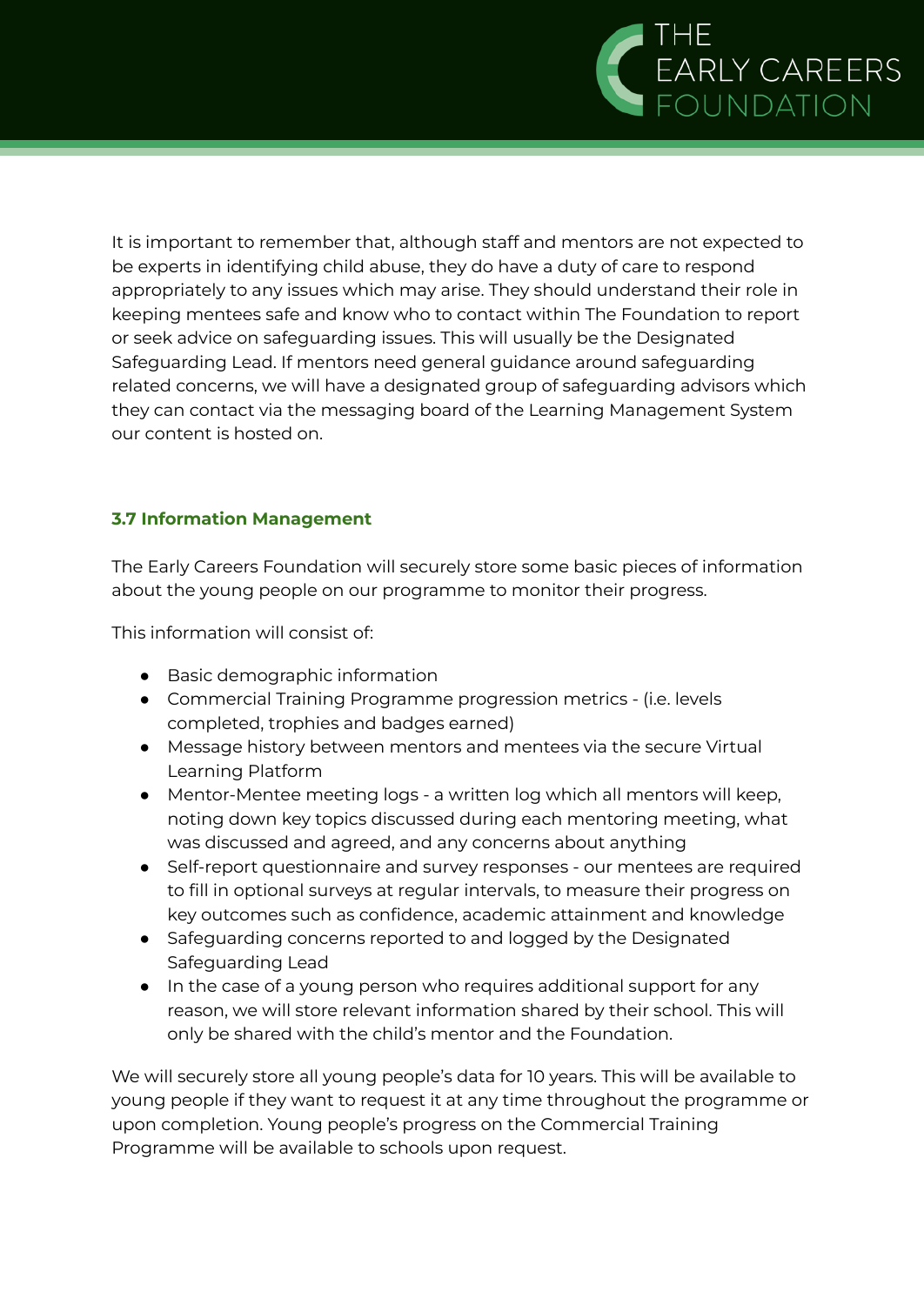

The content of discussion between mentors and mentees during meetings is confidential. Key points discussed will be noted on an online Mentor/Mentee Meeting Log, which will be stored confidentiality. This will only be accessible to the mentor, mentee and staff of The Early Careers Foundation. Anything discussed during meetings will only be shared if the mentor believes that the young person is at significant risk to themselves or others, in which case a safeguarding concern will be reported to and logged by the Designated Safeguarding Lead, who will then follow up with appropriate action.

#### **3.8 Capturing the Voices and Opinions of Young People**

The Early Careers Foundation wants to ensure that our initiatives are always young-person centred, keeping the best interests of the young people we are serving at heart. We strongly value capturing the views and opinions of young people who receive services from the Foundation. These views will be then used to inform, shape and improve the initiatives we deliver.

#### **3.9 Health and Safety**

ECF is committed to ensuring that mentoring relationships are conducted in safe and secure environments in which young people can thrive and develop. ECF follows best practice health and safety guidelines. Please refer to our Volunteering Online Health & Safety policy.

#### **3.10 Young People with Additional Needs**

The Early Careers Foundation is committed to ensuring that all of the young people who participate in our initiatives are adequately supported. If a young person who wants to participate in the programme has additional needs, a decision will be made in conjunction with teachers on their suitability for the programme and to ensure they are adequately supported whilst participating in the programme.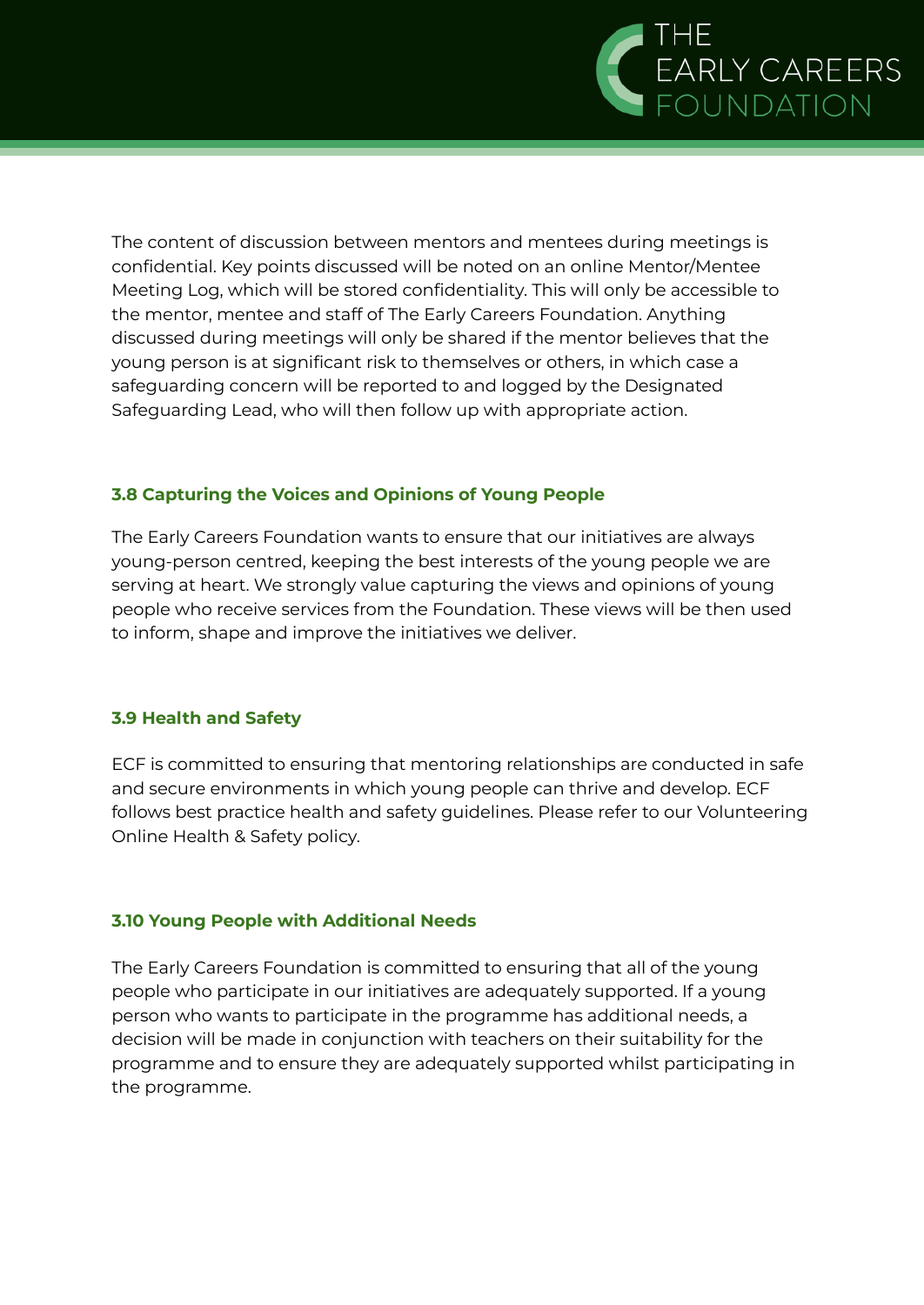

# Appendix

#### **Definitions of Terms**

#### **Abuse**

A form of maltreatment of a child. Somebody may abuse or neglect a child by inflicting harm, or by failing to act to prevent harm. Children may be abused in a family or in an institutional or community setting by those known to them or, more rarely, by others. Abuse can take place wholly online, or technology may be used to facilitate offline abuse. Children may be abused by an adult or adults, or another child or children.

#### Types of Abuse

#### **Emotional Abuse**

The persistent emotional maltreatment of a child such as to cause severe and persistent adverse effects on the child's emotional development. It may involve conveying to a child that they are worthless or unloved, inadequate, or valued only insofar as they meet the needs of another person. It may include not giving the child opportunities to express their views, deliberately silencing them or 'making fun' of what they say or how they communicate. It may feature age or developmentally inappropriate expectations being imposed on children. These may include interactions that are beyond a child's developmental capability, as well as overprotection and limitation of exploration and learning, or preventing the child participating in normal social interaction. It may involve seeing or hearing the ill-treatment of another. It may involve serious bullying (including cyber bullying), causing children frequently to feel frightened or in danger, or the exploitation or corruption of children. Some level of emotional abuse is involved in all types of maltreatment of a child, though it may occur alone.

#### **Neglect**

The persistent failure to meet a child's basic physical and/or psychological needs, likely to result in the serious impairment of the child's health or development. Neglect may occur during pregnancy as a result of maternal substance abuse. Once a child is born, neglect may involve a parent or carer failing to:

- 1. Provide adequate food, clothing and shelter (including exclusion from home or abandonment)
- 2. Protect a child from physical and emotional harm or danger